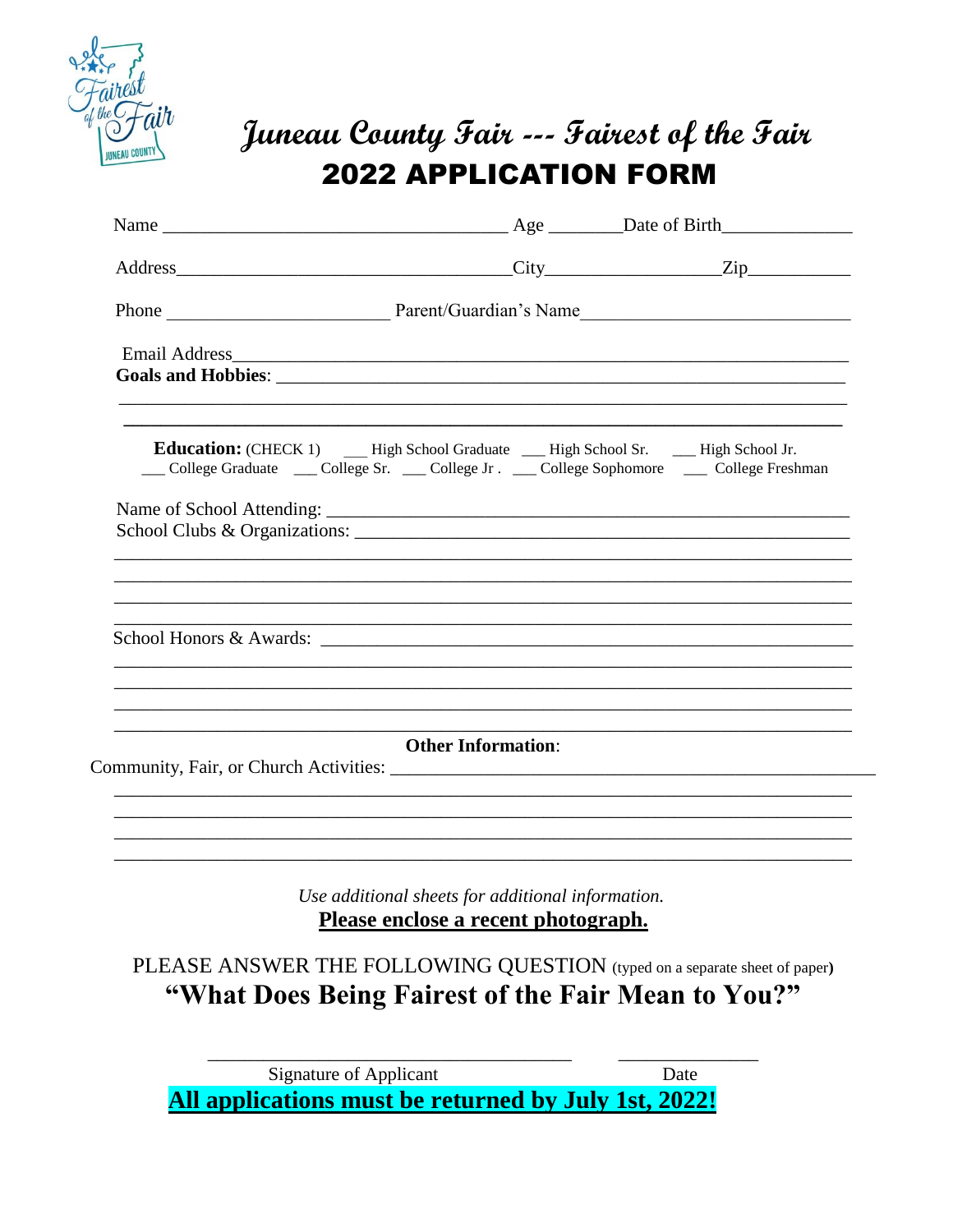

**2022 Juneau County Fair --- Fairest of the Fair**

## **JOB DESCRIPTION**

- o The purpose of the program is to promote the exceptional variety of opportunities educational, agricultural, social, and cultural – available in Juneau County
- o Represent Juneau County Fair Association at County Fair, parades & other functions as decided by the Fairest Team for one year
- $\circ$  Serve as official hostess at this year's Juneau County Fair, Aug. 14th-21<sup>st</sup>
- o Participate in promotion programs and media events.
- o Assist in planning next year's Fairest of the Fair program
- o Applicants need to have a strong appreciation for the fair but is not required to have shown at the fair.

#### **ATTRIBUTES**

- o Pleasant personality confident, gracious, outgoing and sensitive.
- o Ability to speak effectively to large or small groups and in various media circumstances.
- o Ability to relate to and work with a wide variety of people.
- o Motivated to learn more about Juneau County and the Fair.
- o Willingness to maintain a natural and neat appearance

The Fairest of the Fair position will be as challenging and rewarding as you make it! By the end of your term, you will have developed higher self-confidence, listening skills, time management techniques, writing and speaking abilities and a greater regard for the people and places of Juneau County.

### **WHO IS ELIGIBLE TO PARTICIPATE IN THE SELECTION PROCESS?**

- o Position is open to those who have been residents of Juneau County for at least one year prior to entry.
- $\circ$  Applicants must reach 18<sup>th</sup> birthday by January 1, 2023 to be eligible to participate in the State Fairest of the Fairs selection.
- o Applicant agrees that the time, manner and method of judging shall be solely within the discretion of rules and regulations set by the Fairest of the Fair Committee, WI Association of Fairs and the decision of judges shall be final.
- o Applicant agrees that, if they are selected as "Fairest/Ambassador", they will not sign a management contract with any individual/corporation and that they will not give any written/verbal endorsement or make personal appearances for any mercantile commodity or commercial organization nor will they permit any photographs to be used without permission of the Fairest of the Fairs Committee. This includes social media posts related to the Fairest position.
- o Applicant may be an entrant in only one county/district fair which they consider their "home" fair. An applicant must reside in the county they represent. Only exception: May reside in an adjoining county if the majority of their activities are in the county where they enter.

As Fairest of the Fair you will receive the following:

➢ Crown & Sash  $>$  \$500 Scholarship ➢ Various Gift Items From Local Sponsor